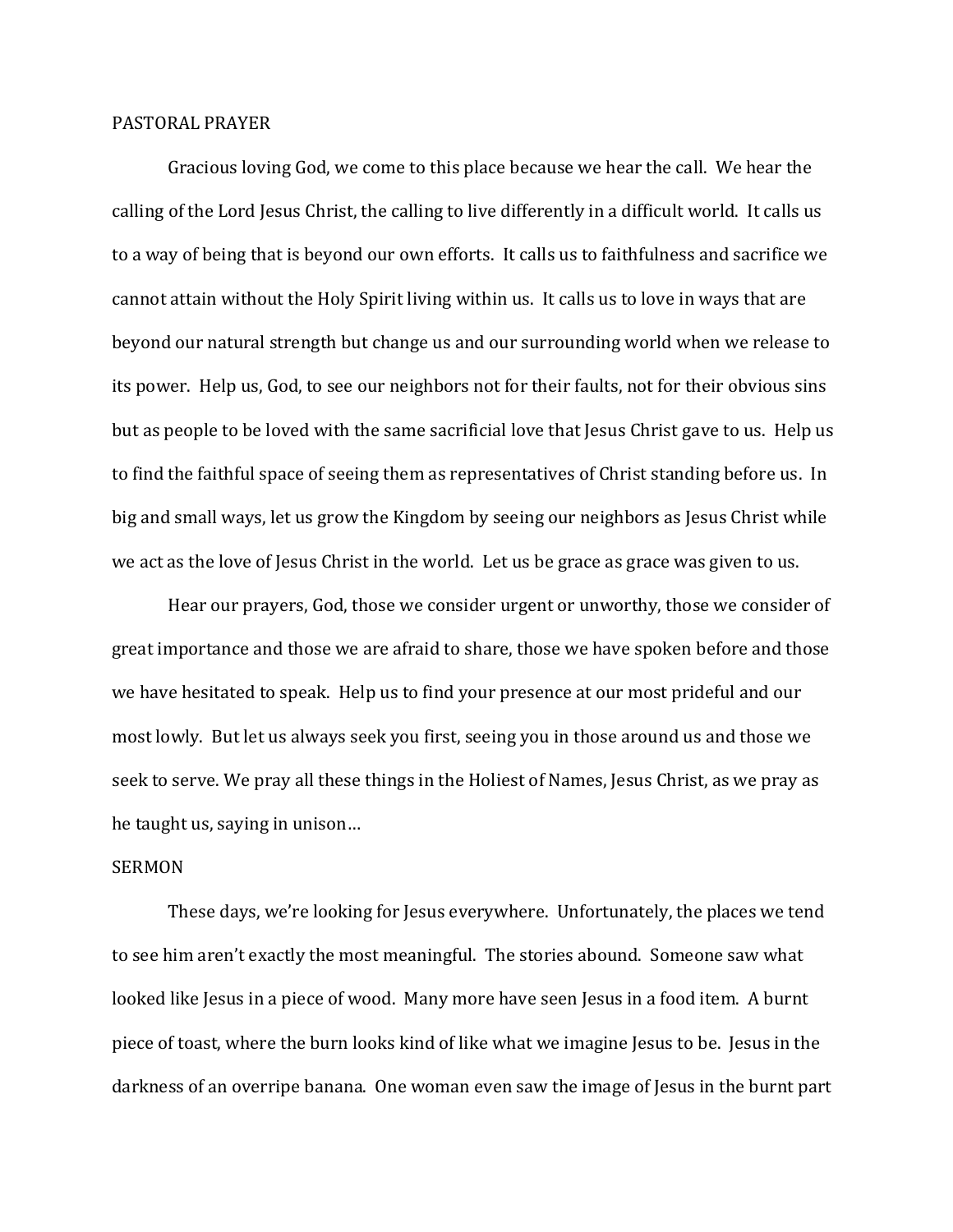of a pierogi, and sold it on eBay for \$1800. But what if we are looking for Jesus in the wrong place? What if Jesus is presenting himself to us in something a little more common and a little more unexpected? What would that mean for us?

This is one of the starkest stories the Lord Jesus ever told with little room for any kind of wiggle. It speaks of dividing the people at the time of judgment and the scales of judgment. When the Lord Jesus stands as judge, how does he judge the peoples? It begins with a simple idea: did the peoples treat their neighbors in need as if they were the Lord Jesus Christ? I don't know about you, but many a time, I have not. It's inconvenient; it's difficult. But I'll say the same thing I've said many a time before: the Christian life is not a sprint but a marathon. When we follow the Lord Jesus Christ, we have to foster new perspectives and realizations. One of the most important is this fact: we are called and commanded to treat "the least of these" with the same compassion and caring as we would the Lord Jesus Christ, despite any issue, like communication or convenience. It's as difficult and easy as that. It's the key to a faithful outlook on mission as it is to life in general. Let's look more deeply at this so easy but so complicated scripture passage, try to see how it works in action, and discover its effects on our lives and outlook.

This story is situated within many stories of what the Kingdom of God looks like. Right after the famous Parable of the Talents, Jesus gives us an insight into the judgment of the nations. Over sixteen verses, he says that he will separate the people like the sheep and the goats and tells us why. Jesus welcomes those he calls the sheep into the Kingdom of God, saying "I was hungry and you gave me food; I was thirsty and you gave me something to drink, I was a stranger and you welcomed me, I was naked and you gave me clothing, I was in prison and you visited me." Of course, they are all confused; when did any of this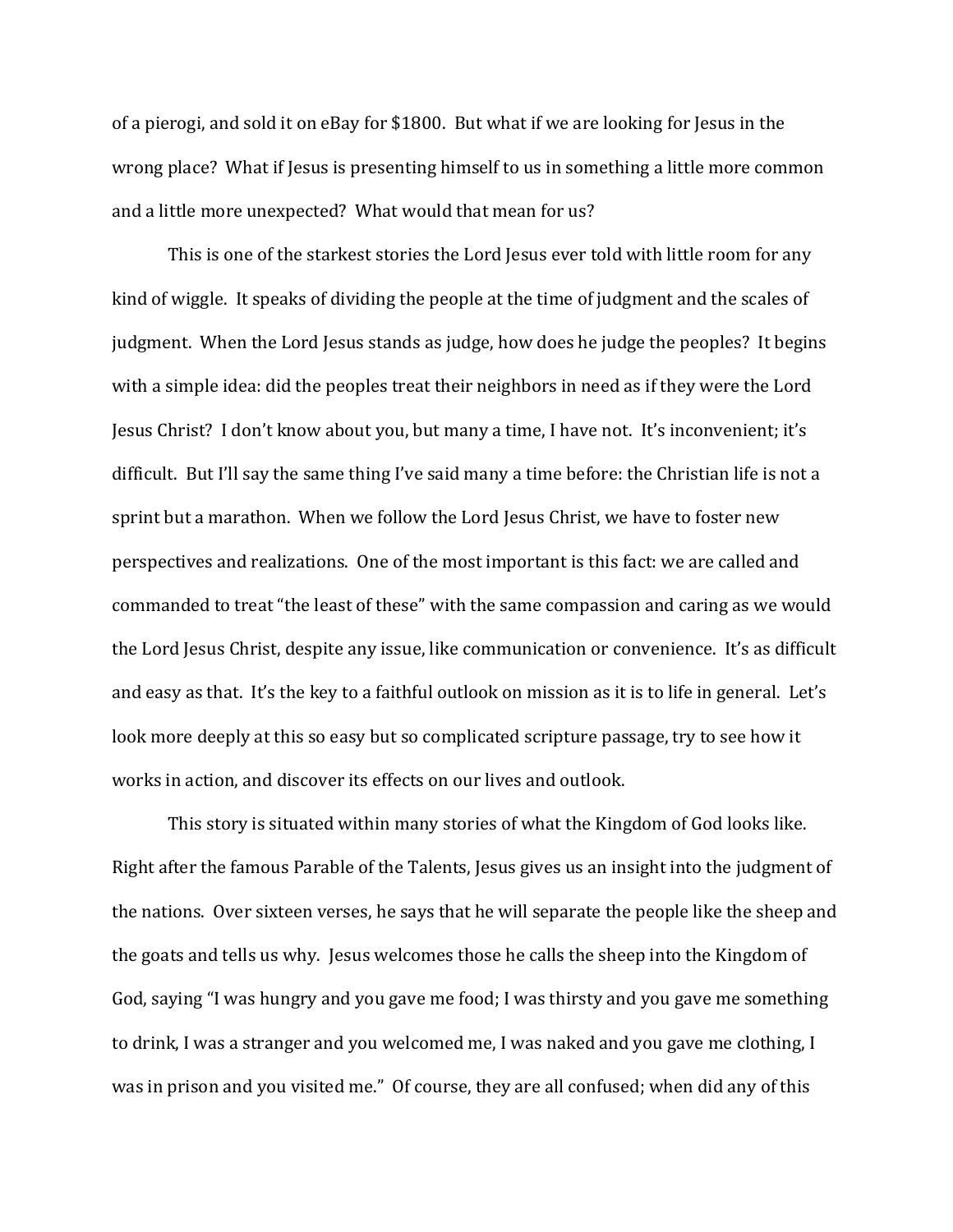happen, they ask. "Whenever you did it to the least of these who are members of my family, you did it to me." Then he turns to those the scripture calls goats, and he calls them "accursed." "Depart from me," he says, and goes through the same list again. These, he said, did not give me food, something to drink, did not welcome me, did not give me clothing, or visit me in prison. When, they ask, did these things happen? Surely we would recognize the Lord Jesus at hand and work to help him! "Whenever you did not do it to the least of these," he says, you did not do it for me."

This is a difficult passage but easily abused. Ultimately, the focus needs to be on the criteria that Jesus used to judge the sheep and the goats: how they treated those who were in need. It is a calling to multiple things. It is a calling to humility. It is a calling to mission, to go to those who need the care the most. It is a calling to make our faith manifest in the world. There is prayer, there is bible reading and study, but there also needs to be action to make the Christian life known in the world. The hidden message is not one of works righteousness, that we can be saved by what we do. It is instead the testing of an authentic faith. The authentic faith is one that will reach out and follow the footsteps of Jesus by attending to the neighbor as if he or she was Jesus.

Here's the key to living the entire passage: if you try to do it all by yourself, you're gonna fall on your face. You will fail. This is not something we can choose to do and then follow through all by ourselves. It takes the active work of God in our lives in order for us to love our neighbors because it is the hardest thing we can possibly do. It's not about whether we have faith; it's about how we put that faith into action, and we can't put faith into action all by ourselves. It takes the legitimate moving of God to direct us to do the most difficult. After all, there's a lot of people you love, there's people you want to love, and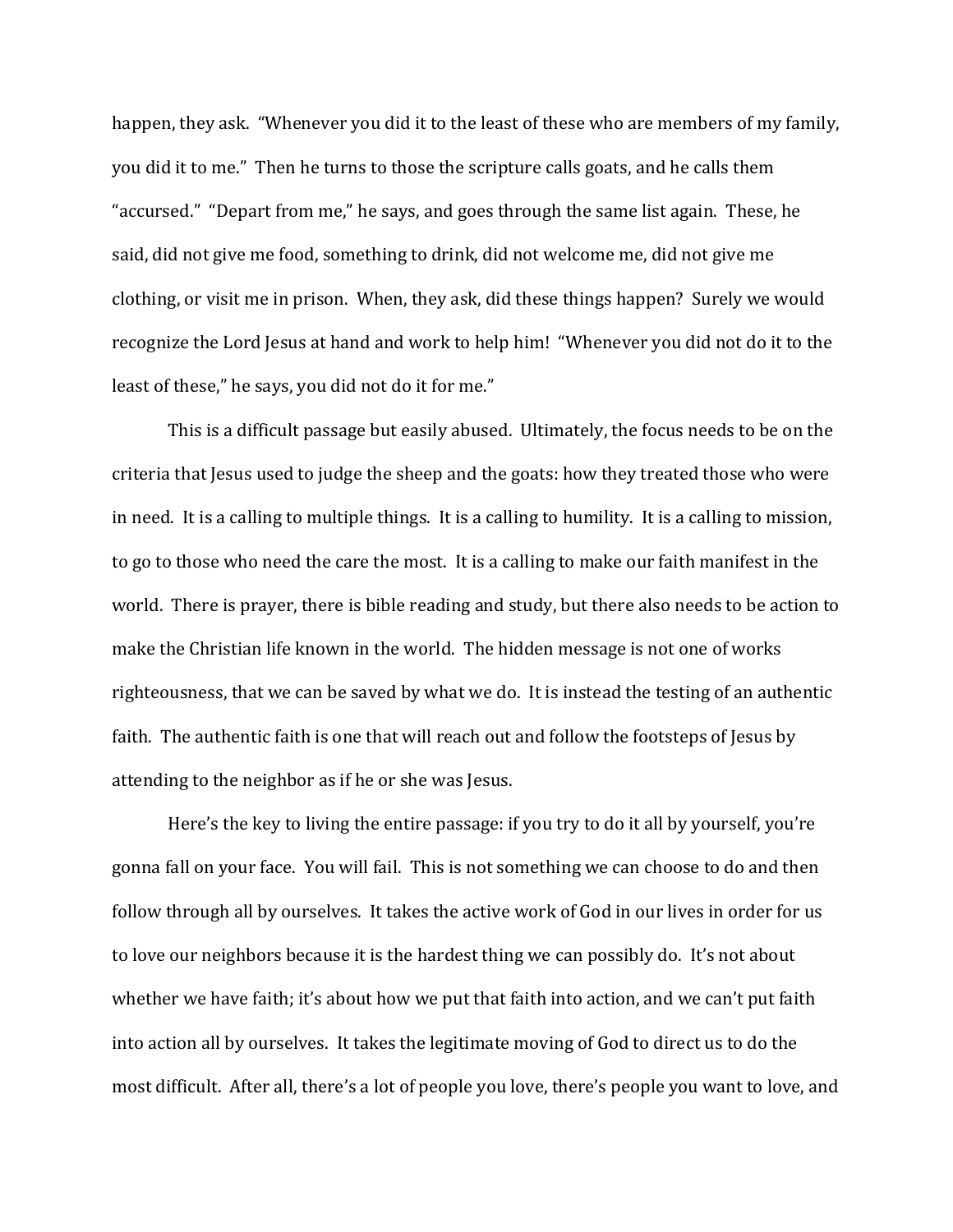there's people that you'd just rather not love at all. There are the people who greet you lovingly, there are the people you tolerate, and there are the people who cut you off on the Interstate. Love them anyway, as you would any representative of Jesus Christ.

With these things in mind, it has to be the heart of mission in how we go about the experience. It starts with the people you serve. As you all know, Guatemala is a Spanishspeaking country. Right off the bat, I understand that makes many people sweat with the language barrier. I took two years of Spanish in high school, and, luckily, a lot of the mechanics have stuck with me. Going to a Spanish-speaking country is a great way to stretch those muscles. While I cannot have a full-on conversation with my very limited vocabulary, I felt fortunate that I could at least express some things in Spanish to those around me. Others did not necessarily have this background, so communicating was much more difficult. What was an extra layer of complication was that many people in the village of Patulup spoke neither Spanish nor English. They spoke Quiché, a native dialect of the Mayan People. So, sometimes we needed two translators, one from English to Spanish, and another, one from Spanish to Quiché, just to communicate one little bit. We had a Spanish translator named Mario, but there was one Mario and ten of us on the mission trip.

Let's face it, communication is one of the most necessary tools to have in order to get along, and when we can't communicate we get frustrated. It's not conducive to loving one another well. Instead of finding new ways to communicate, we naturally try to speak louder and slower, when those weren't the problem in the first place. We can do a lot with facial expression and actions, but we also have to communicate with words. Many times, neither side could communicate well with the tools in the communication toolbox. When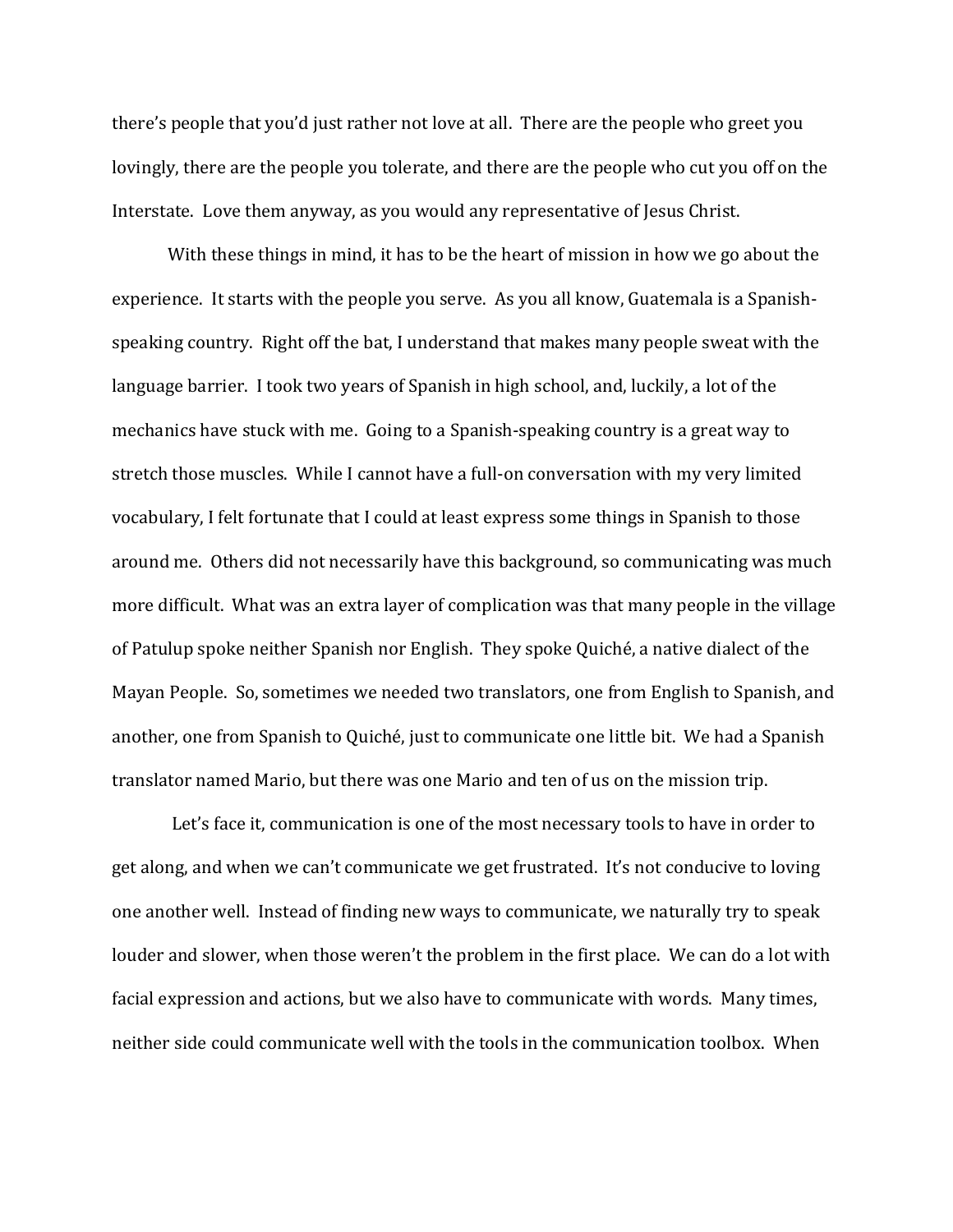that's the case, you have two options: you do the best you can, or you just stop trying altogether.

So what do you do? It is frustrating when you can't just talk to one another, but we tried to make the best of it we could. We actually learned some Quiché ourselves. It was just one word, but that word meant a lot in the whole communication thing. It was "utz," which means, "It's good!" You could use it as a question, a statement, or an exclamation when you got the job done and done well. Like, "utz?" "Utz." "Utz!" We had worker named Manuel who loved to make that a proclamation. No matter what, it's a matter of perspective. Is the focus Jesus Christ or is it on all the details and inconveniences in the way? When you see the other person as a representative of Jesus Christ, then the tone changes. We work together, we love one another despite the barriers standing in our way.

It wasn't just the communication issues; it was being with the same ten people for ten days. You were with the same crowd throughout issues and troubles, and, well, they started immediately. We woke up at 2:30 am, and went to DIA to get on a 6:00 am flight. At 5:00 am, they announced that our first flight was cancelled. Plane had mechanical issues; no extra plane available. Well, it was a pooper, and all of a sudden, a lot of people who were missing sleep to be at the airport were a lot of tired angry people, in our group and throughout the terminal. Everyone had travel issues, not just us. There was another mission group on our flight headed for Panama. Just for us, instead of getting to Guatemala on time, we were stuck in the Denver Airport until we could fly out at 2:30 pm. So, I stood in line with the group leadership to sort everything out. We were tired and frustrated, but it always depends on how you use it. As we looked around, there were a lot of people berating the customer service people. They were angry, which is understandable, but they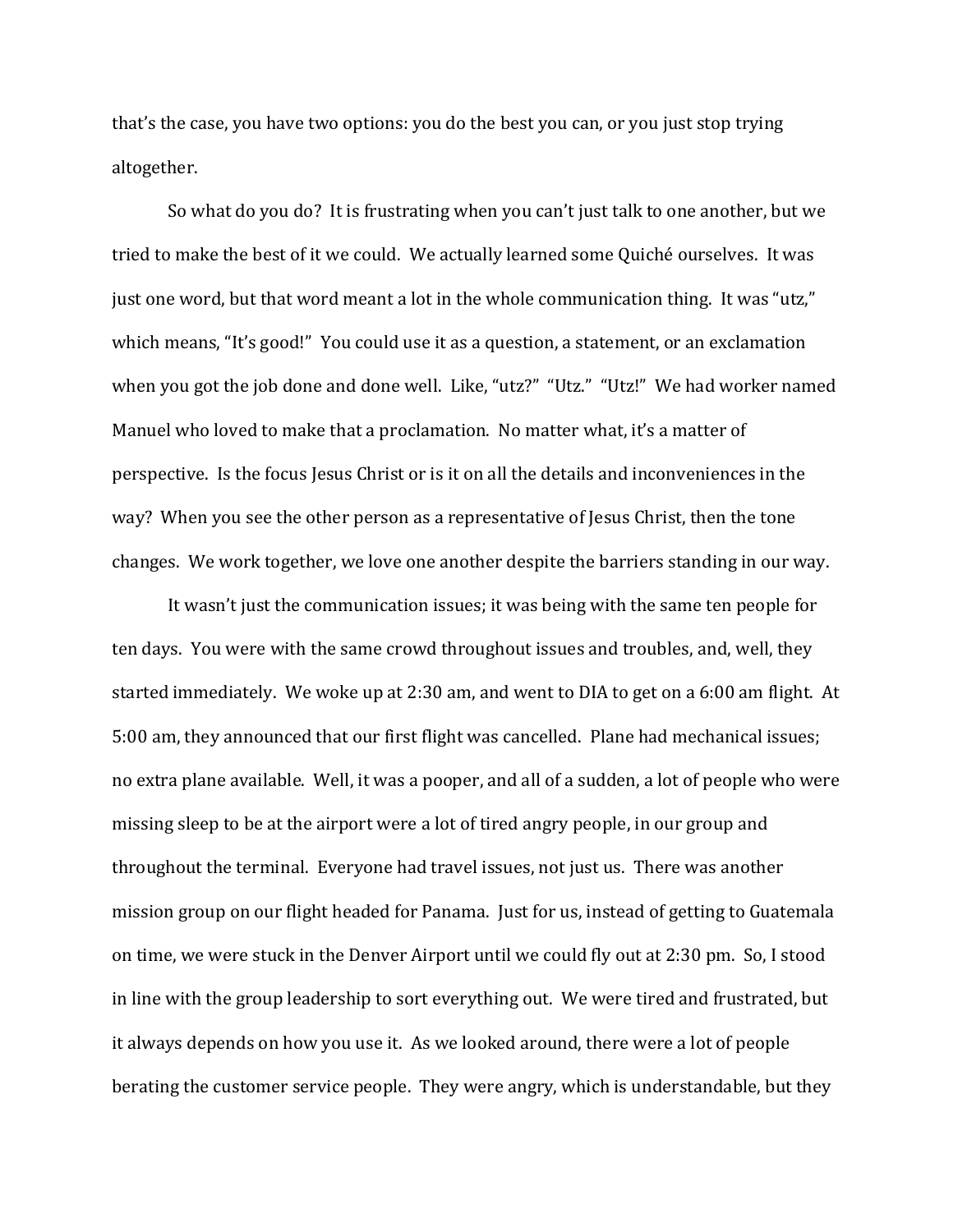were verbally abusing those who were just trying to assist. This passage is most applicable when we are at our worst; that is when we should treat our neighbors as Christ the most.

After a couple of hours of logistics, we would miss our afternoon flight from Houston to Guatemala. Eventually, we flew to Houston and got put up overnight in a cheap hotel. We flew to Guatemala about a day after we were supposed to. Ya know what? What's the big deal? It wasn't the best thing ever, but all things considered, it worked out very well. We were healthy, we were able, and we were ready to get to work, just as smidgen behind schedule. And, of course, there was God's work ahead of us, so altogether, all was well.

But when it comes down to it, this passage is the why behind mission in the first place. You go to serve your neighbor because you love them as children of God and representatives of Jesus Christ. That's it. It's not because they are worthy. As we think about it, in spite of our unworthiness, God has loved us and given us the greatest gifts possible. What little can we do for our neighbor in return? The question then, now, and always is, "How would you treat Jesus?" What would life be like if we saw the scruffy man walking down the street as the representative of Jesus just needing some kindness? What if we saw the brash, rude coworker as the representative of Jesus needing just some affirmation of goodness? What if we treated the customer service rep of an airline that totally ruined our schedule as the representative of our Lord? "Just as you did it to one of these, you did it to me."

We know the great commandments of loving God and loving your neighbor. In this story, we have them pulled together into one idea. If we love God, we will love our neighbor as if they were Jesus Christ. There is not two commandments anymore; they are inseparable. Near and far, in regular life and in mission, the message is difficult but